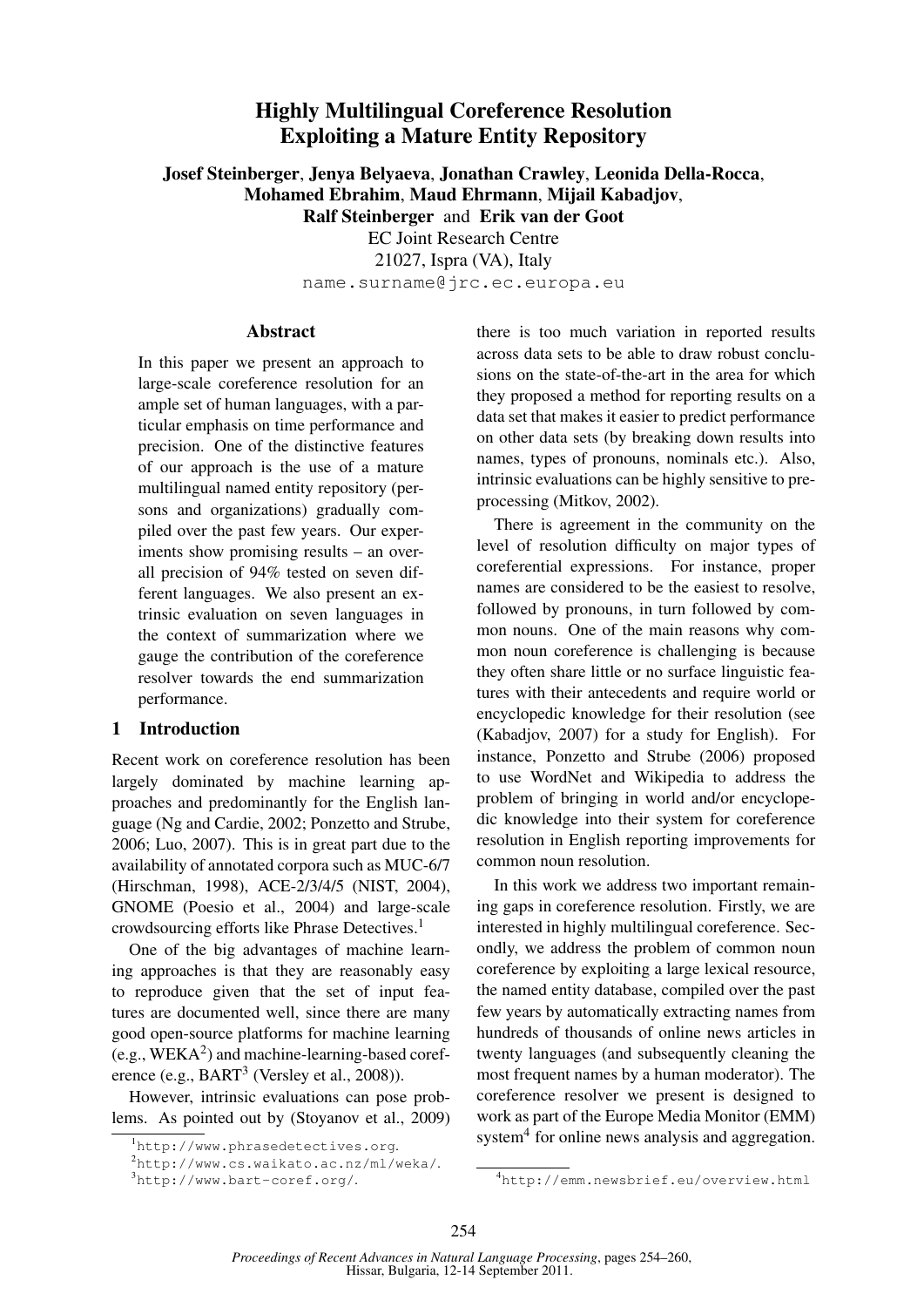In order to evaluate the effectiveness of our approach we carry out two separate evaluations: one intrinsic and one extrinsic in the context of summarization.

The rest of the paper is organized as follows: in the next section ( 2) we describe our named entity database which is the backbone of our approach; in 3, we present our approach to coreference followed by a discussion of experimental results in 4. Then, in 5 we briefly survey related work on coreference resolution and finally conclude and give pointers to future work.

# 2 The Multilingual Named Entity Database

The historical repository of EMM's person and organization titles is a by-product of the Named Entity Recognition (NER) process, which has been applied daily to tens of thousands of multilingual news articles per day since 2004. Titles are parts of the name recognition patterns, and each time a name is found, EMM keeps track of the titles found next to the name. The result is a large multilingual repository of titles and other attributes about names. In this section, we thus try to give an overview of the NER process and hence information about the title repository.

EMM's NER is performed by applying language-independent recognition patterns to text. The hand-written language-independent recognition patterns use slots to make reference to various language-specific lists of words, phrases and regular expressions. By doing this, the system is modular and a new language can simply be plugged in by adding the language-specific parameter file, containing the relevant word lists for each slot. Pouliquen and R. Steinberger (2009) describe the types of slots and list a number of patterns. A typical and simple pattern is the one that requires that uppercase words adjacent to any title are likely to be person or organization names (e.g., *President* Upper Upper). As the strings indicating that neighboring uppercase words in a name are not necessarily titles, we refer to them more generally as Trigger Words. The trigger word list of elements thus contains conventional titles (e.g., *Dr.*, *Mr.*, *President*), professions and occupations (e.g., *spokeswoman*, *artist*, *playboy*, *tennis player*), roles inside teams (*secretary*, *defense player*, *short-stop*), adjectives referring to countries, regions, locations, ethnic groups or religions (e.g., *Iraqi*, *Latin-American*, *Parisian*, *Berber*, *Catholic*), and a variety of other strings that may indicate that the adjacent uppercase words are a person (e.g., *XX-year-old*, *has declared*, *deceased*). These lists are mostly produced using empirical methods or machine learning, but they are always manually verified. The rules are partially cascaded and allow for large combinations of trigger words, e.g., to recognize the uppercase words in the following apposition construction as a name: Upper Upper, *former 56-year-old Afghan Foreign Minister*.

As the patterns exist and are applied to twenty languages, the list of trigger words contains words in all these languages. Some of these trigger words are not suitable so we remove them from the lists. Age expressions such as *XX-year-old* or verbal phrases such as *has declared* were thus manually removed.

Patterns to recognize organizations have different shapes and the trigger words are usually part of the organization name (e.g., *Bank* and *Club* in *Chartered Bank* or *Motor Sport Club*). These typical organization name parts are also used for the co-reference resolution task.

# 3 Coreference Algorithm

# 3.1 System Architecture

The coreference resolution module is built for inclusion in a larger pipeline architecture, where an input text document undergoes several processing phases during which the source is augmented with layers of meta data such as named entities. The data interchange format between processing phases is RSS, a light-weight type of XML typically used by on-line news providers.

# 3.2 Lookup of Known Named Entities

Known entities are entities that have been found in at least five different news clusters in the past in the EMM system. For all known entities morphological or other spelling variants are automatically generated according to hand-written rules. For example, for *Angela Merkel*, the genitive version *Merkels* will be pre-generated and recognized, and Arabic names using the infix *al* will be pre-generated with and without *al*, as well as with and without linking hyphens (*Moussab al-Zarqawi*, *Moussab al Zarqawi*, *Moussab Zarqawi*). For the actual lookup, a finite state tool that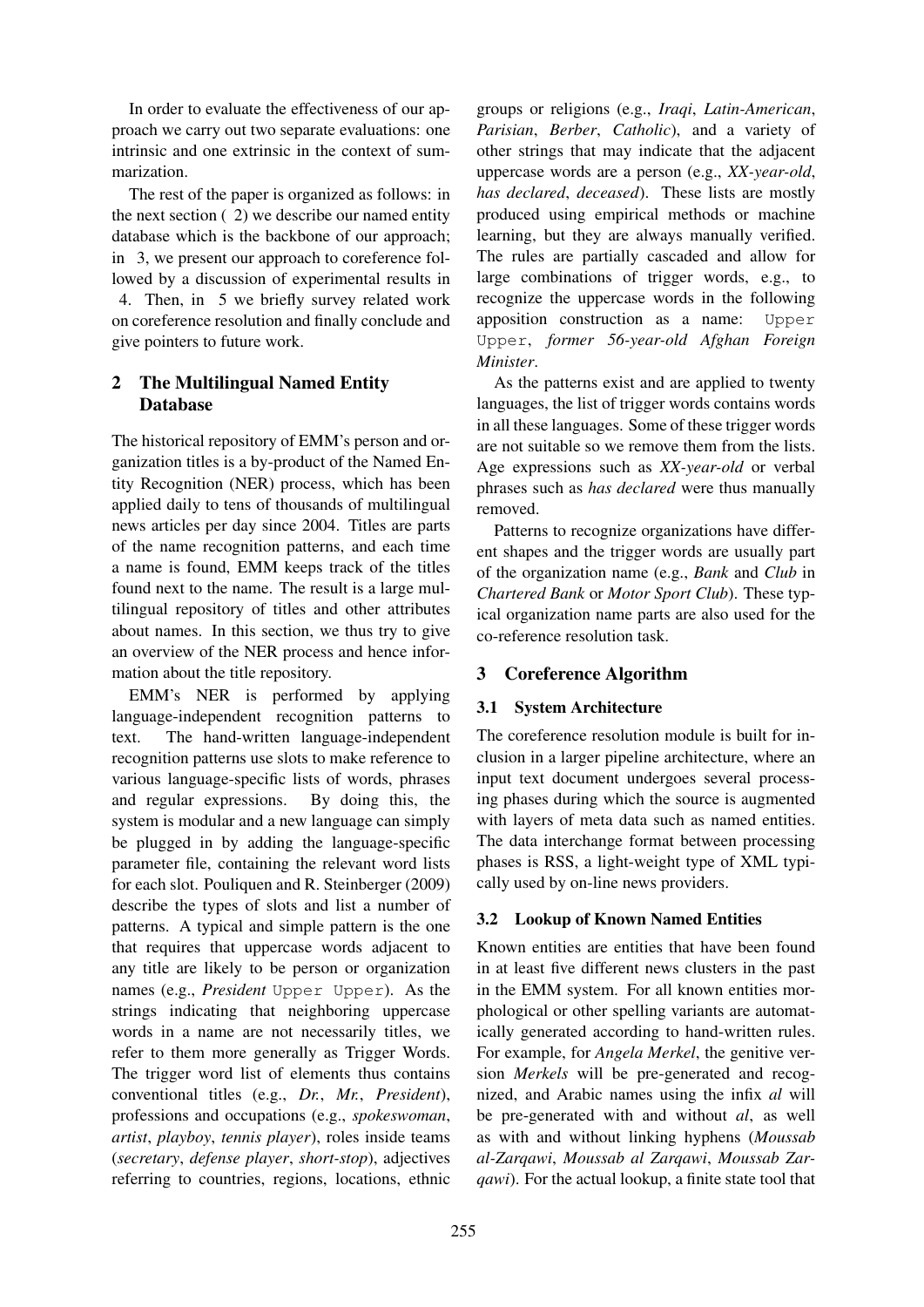allows patterns and partial case sensitivity is used, employing entity information that has been gathered over a number of years from the EMM production system to recognize known entities within the text (currently, there are over 1.2 million distinct entities in the named entity repository). The RSS is then marked up with additional meta information about the entities found (see (Crawley and Wagner, 2010) for more details).

#### 3.3 Entity Guessing

As we are interested in grounding name references to real-life entities and we thus need to disambiguate between people having the same surname (or first name), we only look for entities consisting of at least two name parts.

The entity guessing comprises two parts, the first is a parallel lexical tokenization of the text, using classifying tokenizers, gazetteers, pattern matchers and simple tokenizers as well as any previously defined entities from further up the processing chain. The second part is a sequence of finite state grammars that pick and choose appropriate tokens for a given rule from the parallel token streams passing the output on to the next grammar in the sequence building ever more complex constructs and disambiguating on the way.

#### 3.4 Merging of NE Variants

The entity normalization takes place once the entities have been discovered and is used as a means of merging entities with newly found aliases, such as when an existing entity is written in a script we have not seen it in before or has been slightly misspelt. This is done by transliterating the name from any unicode range into the Latin unicode range using a statistical matrix for ngram substitutions. Some normalization may be performed and vowels are removed to create a consonant signature which is then used to perform a lookup for the most likely candidates with the list of known entities. This is to reduce the number of values for eventual comparison using a string similarity metric. The closest match is then selected and, if within a fine-grained tolerance, the value is assigned as a new alias. Otherwise it is assumed a new entity and assigned a new id.

#### 3.5 Coreference Resolver

When an RSS file reaches the coreference resolution module, it already contains the list of known and guessed entities. The resolution is run only

over the known entities. The resolver module does the following for each article:

- 1. Loads all known and guessed entities
- 2. For each known entity it searches the resources for its possible references (titles from the entity-title table, name parts directly from the entity mention).
- 3. The reference-entity map is created; it associates each possible reference (step 2) to a known entity.<sup>5</sup>
- 4. The matcher component finds all possible mentions of any entity (i.e., name parts<sup>6</sup>, titles) in the text.<sup>7</sup>
- 5. The resolver links mentions (step 4) to entities using the reference-entity map, given that the following conditions are met:
	- (a) The entity has been already introduced.<sup>8</sup>
	- (b) The entity reference is not a constituent of a known or guessed entity mention (or their title).
- 6. The resolved mentions are merged in order to create a non-overlapping sequence of entity mentions with the following rules:
	- (a) If the mention is part of a longer mention leave only the longer one (e.g., 'former US president' would outweigh 'president').
	- (b) If the mentions are next to each other and they are assigned to the same entity they are concatenated.
	- (c) If the mentions are next to each other and they are assigned to a different entity a name part will outweigh a title (probably an incorrect title).
	- (d) Otherwise consider only the latter mention.

## 4 Evaluation

We carry out a precision-focused intrinsic evaluation over EMM data and an extrinsic evaluation in the context of summarization where we measure the contribution of coreference towards summarization performance. We describe each in turn below.

### 4.1 Intrinsic Evaluation: EMM Data

In order to evaluate our coreference system we compiled a corpus of news articles in seven different languages: English, German, Italian, Spanish, French, Russian and Arabic, thus, covering a

<sup>5</sup>Ambiguous references are ignored (e.g., title 'president' is not considered as a coreference candidate in the case of an article in which two entities carry the title 'president').

<sup>&</sup>lt;sup>6</sup>We are also aware of names with infixes like 'de la Vega'.

<sup>&</sup>lt;sup>7</sup>Because of efficiency reasons it uses lists of all possible name parts and titles, not only those found in the article – the resources are loaded during the matcher's initialization.

<sup>8</sup>The candidate mention appears after the first mention of the entity identified by the name recognition module.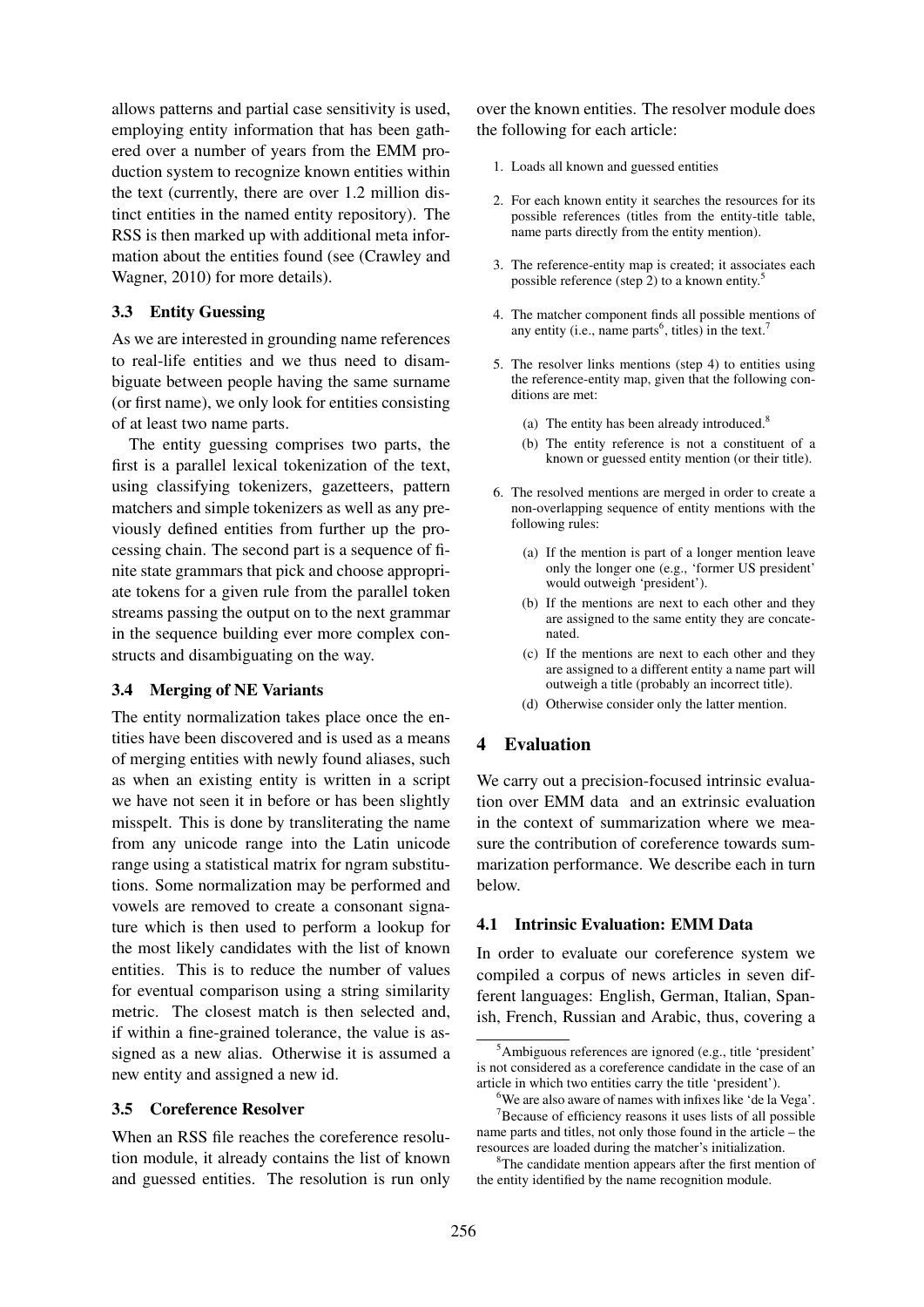| Language       | <b>News articles</b> | Words  | Words per art. |
|----------------|----------------------|--------|----------------|
| <b>English</b> | 149                  | 56891  | 382            |
| German         | 45                   | 18213  | 405            |
| <b>Italian</b> | 117                  | 14082  | 120            |
| <b>Spanish</b> | 94                   | 18772  | 200            |
| French         | 96                   | 35046  | 365            |
| <b>Russian</b> | 149                  | 24435  | 164            |
| <b>Arabic</b>  | 67                   | 24400  | 364            |
| <b>Overall</b> | 717                  | 191839 | 268            |

Table 1: Corpus statistics.

diverse set of language family branches as are Germanic, Romance, Slavic and Semitic.<sup>9</sup>

Statistics about the corpus are shown in table 1. Overall, we gathered 717 news articles containing almost 200k words.

#### 4.1.1 Corpus and Quick Annotation

We ran each news article through the EMM pipeline. After that we asked native speakers of the seven languages to go over the news articles and mark whether each highlighted mention points to the correct entity or not, whereby measuring precision.<sup>10</sup> A highlighted mention could be one of three things: a known named entity recognized by the named entity disambiguation system, a mention of an entity guessed by the named entity guesser, or a mention recognized and attached to a coreference chain by the coreference resolver. The human subjects marked each entity mention via a simple HTML interface.

#### 4.1.2 Results and Discussion

We present separate performance results for named entity disambiguation (table 2) and for coreference resolution (table 3). In both cases we report precision.

Overall, the named entity disambiguation precision was high; 95% of the 2631 named entities recognized by the system were correct (see table 2). The recognition precision of person names in Arabic was the lowest, 81.7%. We discuss the possible reasons for that in our detailed error analysis below. The type of entities entailed by the category 'Others' is mostly mentions to organizations, but also some other prominent named entities such

Table 2: Quality of named entity recognition in the analyzed languages. Values correspond to: Precision (Correct/Recognized).

| Language       | <b>Persons</b> | <b>Others</b> | All                 |  |
|----------------|----------------|---------------|---------------------|--|
| <b>English</b> | 97.0%          | 89.5%         | 94.0%               |  |
|                | (419/432)      | (256/286)     | (675/718)           |  |
| German         | 97.5%          | 100.0%        | 97.9%               |  |
|                | (230/236)      | (46/46)       | (276/282)           |  |
| <b>Italian</b> | 92.1%          | 100.0%        | $94.\overline{6\%}$ |  |
|                | (151/164)      | (76/76)       | (227/240)           |  |
| <b>Spanish</b> | 95.7%          | 96.0%         | 95.8%               |  |
|                | (180/188)      | (72/75)       | (252/263)           |  |
| French         | 98.4%          | 97.2%         | 97.9%               |  |
|                | (432/439)      | (278/286)     | (710/725)           |  |
| <b>Russian</b> | 97.7%          | 100.0%        | 98.2%               |  |
|                | (130/133)      | (35/35)       | (165/168)           |  |
| <b>Arabic</b>  | 81.7%          | 100.0%        | 88.1%               |  |
|                | (125/153)      | (82/82)       | (207/235)           |  |
| <b>Overall</b> | 95.5%          | 95.4%         | 95.5%               |  |
|                | (1667/1745)    | (845/886)     | (2512/2631)         |  |

Table 3: Quality of coreference resolution. Values correspond to: Precision (Correct/Recognized).

| $\frac{1}{2}$  | Person  | <b>Person</b> | Organiz. | All     |
|----------------|---------|---------------|----------|---------|
| Language       | name    | titles        | head     |         |
|                | parts   |               | nouns    |         |
| English        | 99.2%   | 72.7%         | 94.4%    | 94.2%   |
|                | 237/239 | 40/55         | 34/36    | 311/330 |
| German         | 99.0%   | 86.7%         | 100.0%   | 97.5%   |
|                | 104/105 | 13/15         | 1/1      | 118/121 |
| <b>Italian</b> | 94.1%   | 75.0%         | 100.0%   | 86.8%   |
|                | 16/17   | 9/12          | 1/1      | 26/30   |
| <b>Spanish</b> | 100.0%  | 72.7%         | 100.0%   | 91.0%   |
|                | 41/41   | 16/22         | 4/4      | 61/67   |
| French         | 98.1%   | 61.2%         | 13.3%    | 69.1%   |
|                | 51/52   | 52/85         | 2/15     | 105/152 |
| <b>Russian</b> | 100.0%  | 100.0%        |          | 100.0%  |
|                | 45/45   | 7/7           | 0/0      | 52/52   |
| <b>Arabic</b>  | 92.9%   | 100.0%        | 40.0%    | 90.6%   |
|                | 92/99   | 2/2           | 2/5      | 96/106  |
| <b>Overall</b> | 98.0%   | 70.2%         | 71.0%    | 89.6%   |
|                | 586/598 | 139/198       | 44/62    | 769/858 |

#### as events (e.g., Woodstock Festival).

We present the coreference performance in three distinct categories: *person name parts*, *person titles* and *organization head nouns* (see table 3).

Not surprisingly, the overall coreference resolution of proper names yields high precision (98%), since resolution difficulty increases as folows: proper names bronouns common noun phrases, in particular definite descriptions. Perhaps more notably, these results provide evidence that this is also the case across languages, with Arabic being lowest with 92.9%.

What is more significant, however, is the performance on *person titles*, which entail mostly refer-

<sup>&</sup>lt;sup>9</sup>In principle, since the coreference method we propose builds on the named entity repository ( 2), it can be straightforwardly applied to all the languages covered by the repository (currently 20).

<sup>&</sup>lt;sup>10</sup>As pointed out earlier, we are interested in precision and not in recall, since the large volume of news articles passing through the EMM pipeline makes up for potential loss in recall.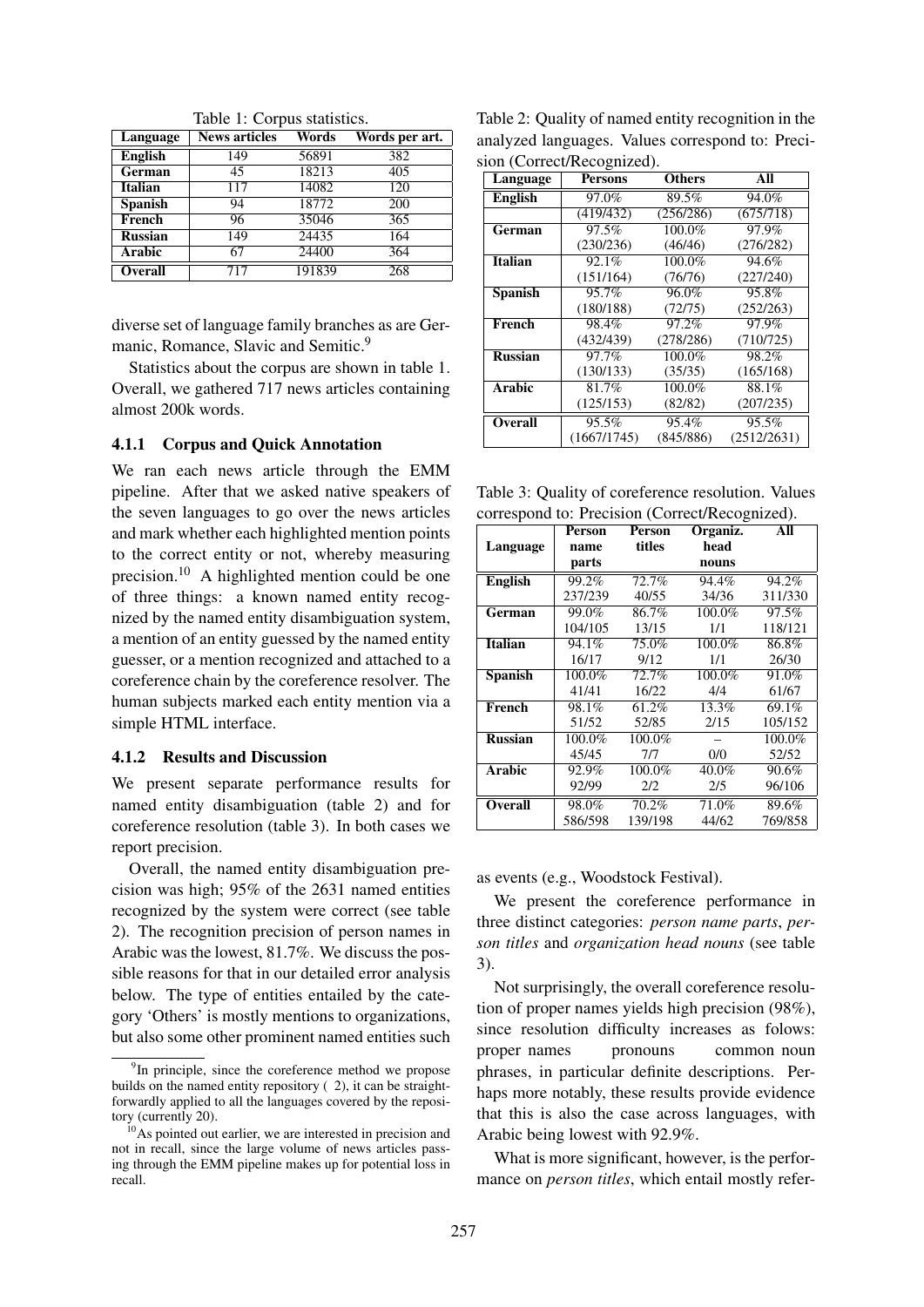Table 4: Types of errors.

| Type of error        | ╯<br>Person<br>name<br>parts | Person<br>titles | Organiz.<br>head<br>nouns | All |
|----------------------|------------------------------|------------------|---------------------------|-----|
| <b>Indefinite NP</b> |                              | 18               | 13                        | 32  |
| Res. sparseness      |                              | 11               |                           | 14  |
| <b>Different POS</b> |                              | 18               |                           | 20  |
| Error propag.        | Q                            |                  |                           | 9   |
| Other                |                              | 12               |                           |     |
| <b>Overall</b>       | 12                           | 59               | 18                        | 89  |

ences by means of definite descriptions not sharing a head noun with the antecedent, where the system surpasses the 70% threshold (with the exception of French with 61.2%). It is worth pointing out that these are largely regarded as among the most challenging to resolve, mainly because their resolution requires real-world knowledge.

It should be noted also that our system is an end-to-end system, whose input is free text akin to (Mitkov, 2002; Kabadjov, 2007).

In what follows we discuss several representative examples.

Arabic. In the following example the system recognizes A (*Pope*) as the correct reference to the ן<br>-ر<br>ت . A  $\overline{a}$ ر<br>ت . ognizes باب (*rope)* as the correct reference to the<br>بنديكتوس الشادس preceding recognized person ر<br>پ !<br>. . Qå «(*Benedikt XVI*), because our resources capture r<br>a that *Pope* is one of the titles of *Benedikt XVI* ( ا −−− Kanedikt XVI', بنديكتوس السّادس عشر  $\ddot{\phantom{0}}$ <u>ر</u> ֦ .  $\overline{\phantom{a}}$ K . A  $\overline{\phantom{a}}$ K . ,ئائا 'Pope'): يعتزم بَابَا الفَاتيكَان **بنديكتوس السَادس عشر** القيَام بزيَاره الَى كنيس (1) j J K í J  $\ddot{\cdot}$ J j Į ֦ . j  $\overline{a}$ ֦֧֦֧֦֧֦֧֦֧֦֧֦֧֦ J  $\overline{\phantom{a}}$ ׇ֦֧֡ K . A J K . J J t يهودي في القاصمة الايظالية رومًا في ثَاني زيَارة من نوعهًا في تَاريخ  $\vdots$  $\overline{a}$ Į ֦ ֦ l, K í Į j  $\overline{\phantom{a}}$  $\ddot{\cdot}$ ֦ j j ļ J J @ l, j Į ֦

J .<br>الكنيسة الكاثولكية. وتَاتى زيَارة **ا نبَابَا ف**ى وقت … الحرب العَالمية ļ j l, ֦֧֦ j  $\overline{a}$ K . A  $\overline{a}$ J K í ֦֧֦ J  $\overline{a}$ J ļ J j .  $\overline{a}$ الثّانية ļ j J  $\ddot{\phantom{0}}$ 

English. And here is a similar example in English:

<sup>(2)</sup> Bruce, who has until 31 December to respond to the FA's request, had asked [Andre Mariner] to look at Turner's red card again... "I hope [the referee] looks at it again. I doubt it, though."

| Russian.   |  | And finally an example in Rus- |  |
|------------|--|--------------------------------|--|
| sian (     |  | . 'Mahmoud Ah-                 |  |
| madinejad' |  | $'leader$ :                    |  |

ционально<del>му телевидения и по его слова</del>м, Иран и по его словам, Иран и словам, Иран и словам, Иран и словам, Ир

 $(3)$ 

#### 4.1.3 Detailed Error Analysis

In this section we discuss the most prominent types of errors and give illustrative examples for Arabic and French.<sup>11</sup> We adopt a precisionfocused error analysis.

Precision-focused analysis of errors. We have grouped system errors into five major categories (see table 4): *indefinite noun phrases* (the system wrongly links an indefinite noun phrase to an antecedent), *resource sparseness* (errors due to incomplete database of names and/or titles), *different part-of-speech* (the system assumes a wrong part-of-speech, e.g., *official* as adjective or noun), *error propagation* (errors at the named entity lookup stage propagate on to the coreference resolution) and a general category *Other* for all the remaining errors. To illustrate these error types, we give a few representative examples next.

Arabic. While working on Arabic articles we were faced with some difficulties related to issues of ambiguity, propagation of errors from the NER module and a relative lack of resources compared to other languages. Ambiguity of Arabic person and organization names is mainly due to the relatively high polysemy of Arabic words, the widespread omission of diacritic vowels in written text and the lack of capitalization in the Arabic writing system. For example, some of the very<br>مضّان ike ، Arabic like writing system. For example, some of the very<br>رمضًان *Ram*ra*m- دهص*ان kam- and <sub>لا</sub>مضان kam-<br>dan , جب *Shaban* and شعبًان , *Ragab* also stand .<br>. J for month names, so if we have an Entity called<br> **A***ohamed Ramdan* and at a later ÓP YÒm× *Mohamed Ramdan* and at a later *Mohamed Ramdan* and at a fact<br>distance in text the word مضّان, Ramdan, it is difficult to decide if this is a reference to the previous entity or if it is the name of a month. Moreover, the lack of diacritic vowels increases the number for possible readings for a given word, if we have for example the name QÔ« YJ *Sayad Amr* and the  $\cdot$ name part QÔ« *Amr* in a non vocalized text, the word  $\rightarrow$  *Amr* could have four different meanings,

 $11$ We left out examples for other languages due to space contraints.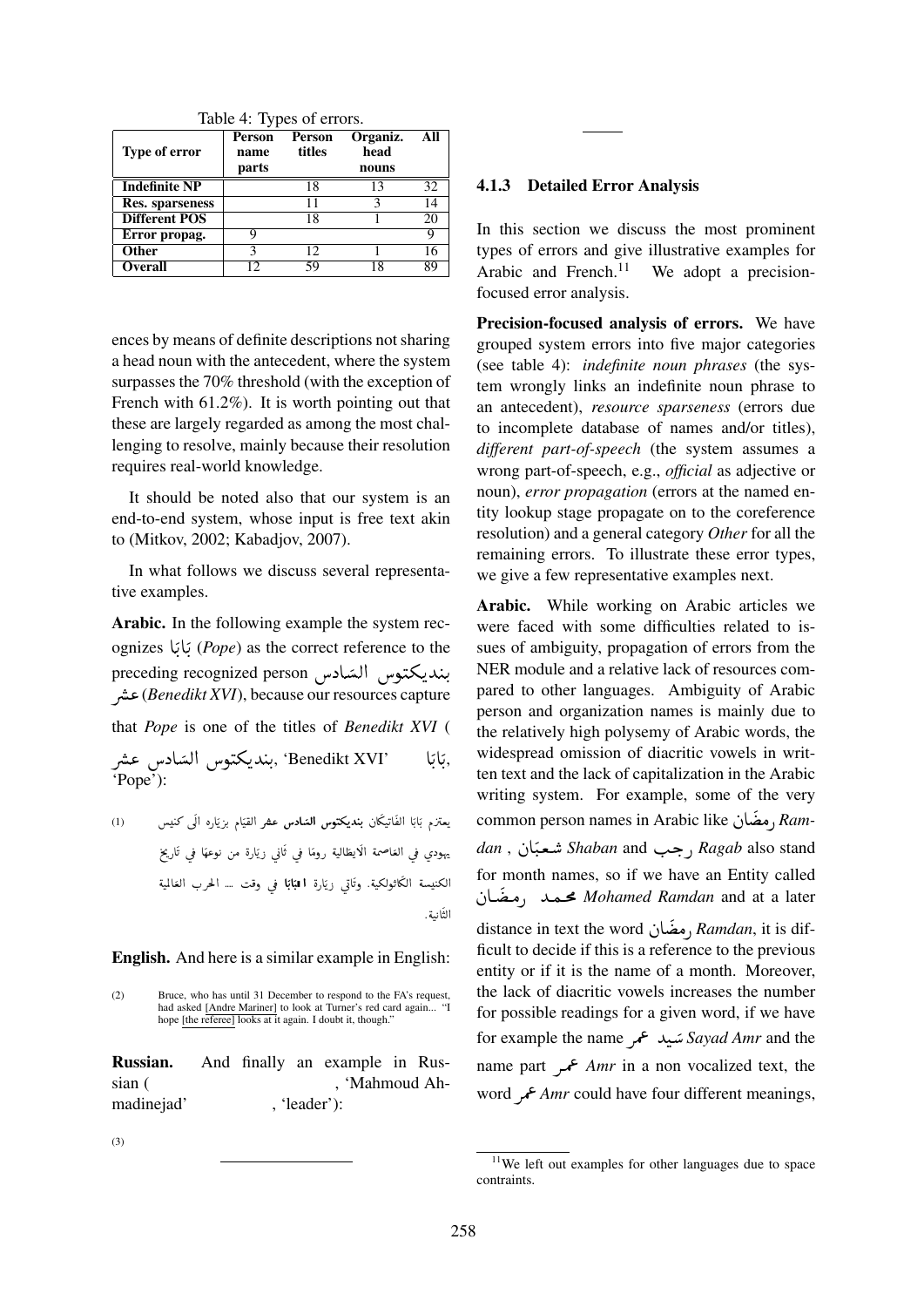whereas if we had the word in the vocalized form whereas if we had the word in the vocalized form<br>*Umar*, the only possible meaning would be  $\overline{1}$ j<br>J ļ that of a proper name. A different kind of ambiguity results from the fact that in most Arabic countries there is no real distinction between first and last names. So, the reference to a person's full name could be done by any of the parts of the name, that is, usually in news articles references to "Saddam Hussein" would use the first part of his name, whereas references to "Muhammad Husni Mubarak" would use the third part of the name.

French. There were several errors due to incorrect recognition of named entity boundaries (i.e., error propagation). For instance, in the following example (example 4), the reference to *Ligue 2* has been wrongly recognized as *Ligue* and subsequently identified as coreferential with *Ligue 1*:

### 4.2 Extrinsic Evaluation via Summarization: Project-Syndicate Data

Kabadjov (2007) argued that Summarization is a suitable task for evaluating extrinsically coreference resolution systems. Here, we take on their proposal and in this section we discuss experiments with an LSA-based summarizer integrated with the coreference resolver described above on a publicly available corpus<sup>12</sup> for evaluating multi $document$  multilingual $^{13}$  summarization systems (Turchi et al., 2010).<sup>14</sup>

Our approach for integrating a coreference resolver into an LSA-based summarization system draws on the method put forward by (Steinberger et al., 2007). The intuition behind this choice is that in addition to capturing pure lexical cooccurrence the extended system is also capable of capturing entity co-occurrence which takes the summarization process to a more semanticallyaware level.

#### 4.2.1 Experimental Results

The experimental results are presented in table 5. Each summary score is computed by first calculating the intersection of sentences selected by the

summarizer with those selected by at least two annotators divided by the number of sentences in the system summary.<sup>15</sup>

The first thing we observe is that overall (see bottom part of table 5) for target summaries of size three sentences or smaller incorporating cross-document coreference works better than the baseline LSA case and both perform better than two baseline summarizers: one selecting the first sentence of each document in the cluster (labeled 'Lead' in table 5) and another one selecting random sentences (labeled 'Random'). One possible reason for that is that by adopting a more semantically-aware representation the summarization machinery is able to produce succinct summaries of better quality than the LSA-only method, but as soon as the summarization compression rate is relaxed the benefit of including entities becomes less visible (and even in some cases yields worse results).

The variation in summarization performance across languages can be in part explained by the inconsistent performance of the coreference resolver due to lack of or noisy resources for the languages. For instance, for languages like English and German we have good coreference resolution performance which also translates into decent summarization performance, whereas for Czech the performance is notably lower.

## 5 Related work

Representatives of machine learning work on coreference are (Ng and Cardie, 2002; Luo, 2007) for supervised learning and (Haghighi and Klein, 2007) for unsupervised.

In more recent work, (Stoyanov et al., 2009) provides a comprehensive discussion of the state of the art coupled with extensive experiments on the standard corpora for English: MUC-6, MUC-7, ACE-2, ACE-3, ACE-4 and ACE-5. Recasens and Hovy (2010) explore the impact on coreference resolution performance by varying several prominent contextual factors; they measure performance across corpora, languages, annotation schemes and preprocessing. However, their set of languages consisted of English and Spanish only.

The most closely related experiment to ours is that of the SemEval-2010 task 1 (Recasens et al., 2010), which covered coreference evaluation on six languages.

<sup>(4)</sup> Neuf des dix matches de cette 20e journée de [Ligue 1] sont programmés ce soir à 21h, avec notamment un intéressant Lille-PSG. En bas de tableau, le match de la peur oppose Grenoble, quasiment assuré de descendre en *[Ligue]* 2, à Saint-Etienne, 18e et premier relégable.

<sup>&</sup>lt;sup>12</sup>This is different from the dataset used for the intrinsic evaluation.

<sup>&</sup>lt;sup>13</sup>Seven languages: English, French, German, Spanish, Russian, Arabic and Czech.

<sup>14</sup>Data publicly available for download at: http://langtech.jrc.ec.europa.eu/JRC\_ Resources.html.

 $15$  For a discussion on how this evaluation metric compares with ROUGE see (Turchi et al., 2010).